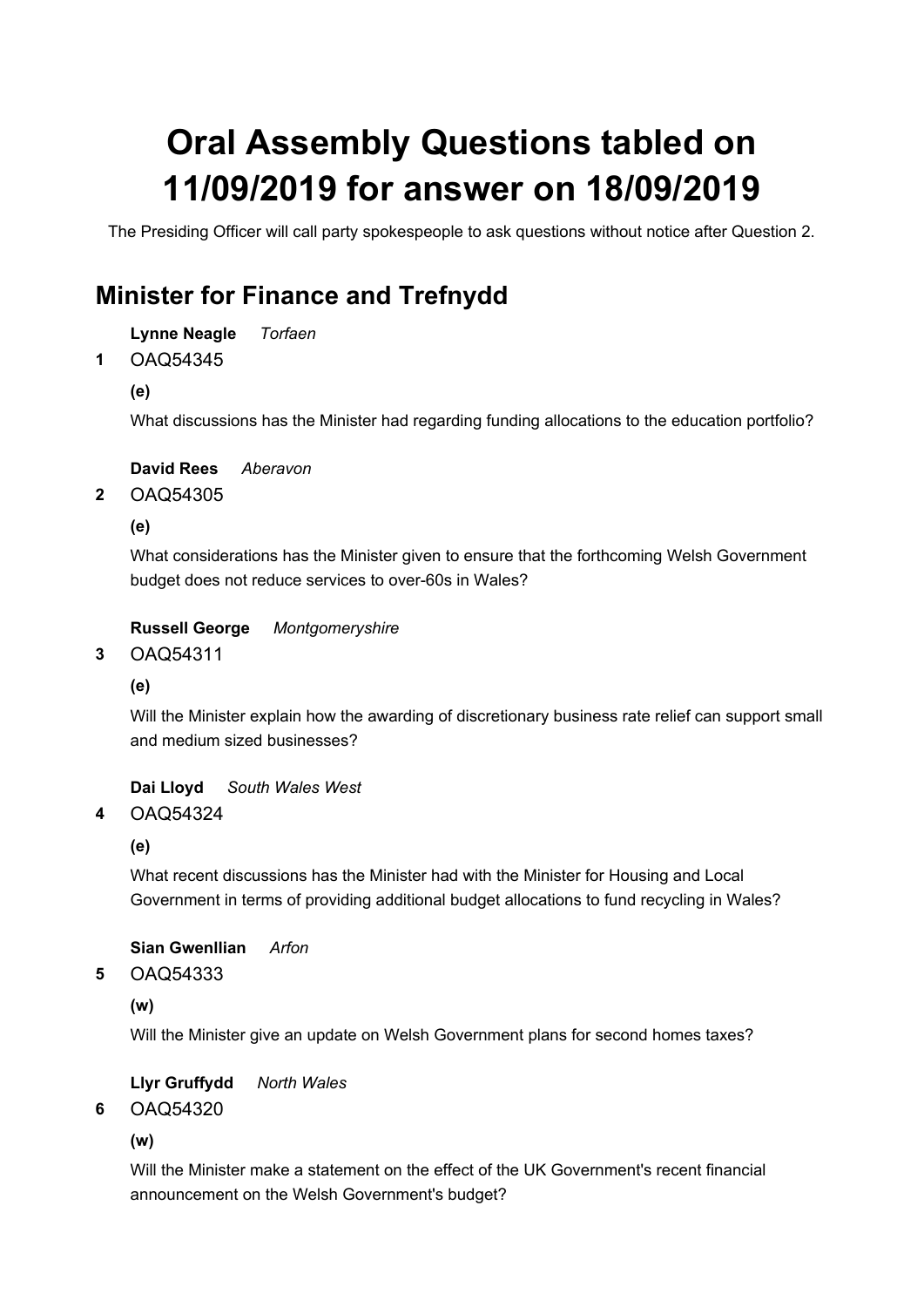Nick Ramsay Monmouth

OAQ54330 7

(e)

Will the Minister provide an update on the Welsh Government's spending plans in the wake of the UK Government's spending review?

Delyth Jewell South Wales East

OAQ54343 8

(e)

What is the Welsh Government's analysis of Wales' current fiscal position as set out in Government Expenditure and Revenue Wales 2019, published by Cardiff University?

Dawn Bowden Merthyr Tydfil and Rhymney

OAQ54340 9

(e)

Will the Minister make a statement on the Welsh Government's spending priorities in Merthyr Tydfil and Rhymney?

Paul Davies Preseli Pembrokeshire

OAQ54301 10

(e)

Will the Minister make a statement on infrastructure investment plans for Preseli Pembrokeshire?

David Melding South Wales Central

OAQ54318 11

(e)

What steps have been taken to ensure adequate resources are provided for the Welsh Government's counter-fraud team?

Mohammad Asghar South Wales East

OAQ54296 12

(e)

Will the Minister make a statement on the effect of the UK Government's recent spending review on the Welsh budget?

## Minister for International Relations and the Welsh Language

Llyr Gruffydd North Wales

OAQ54321 1

(w)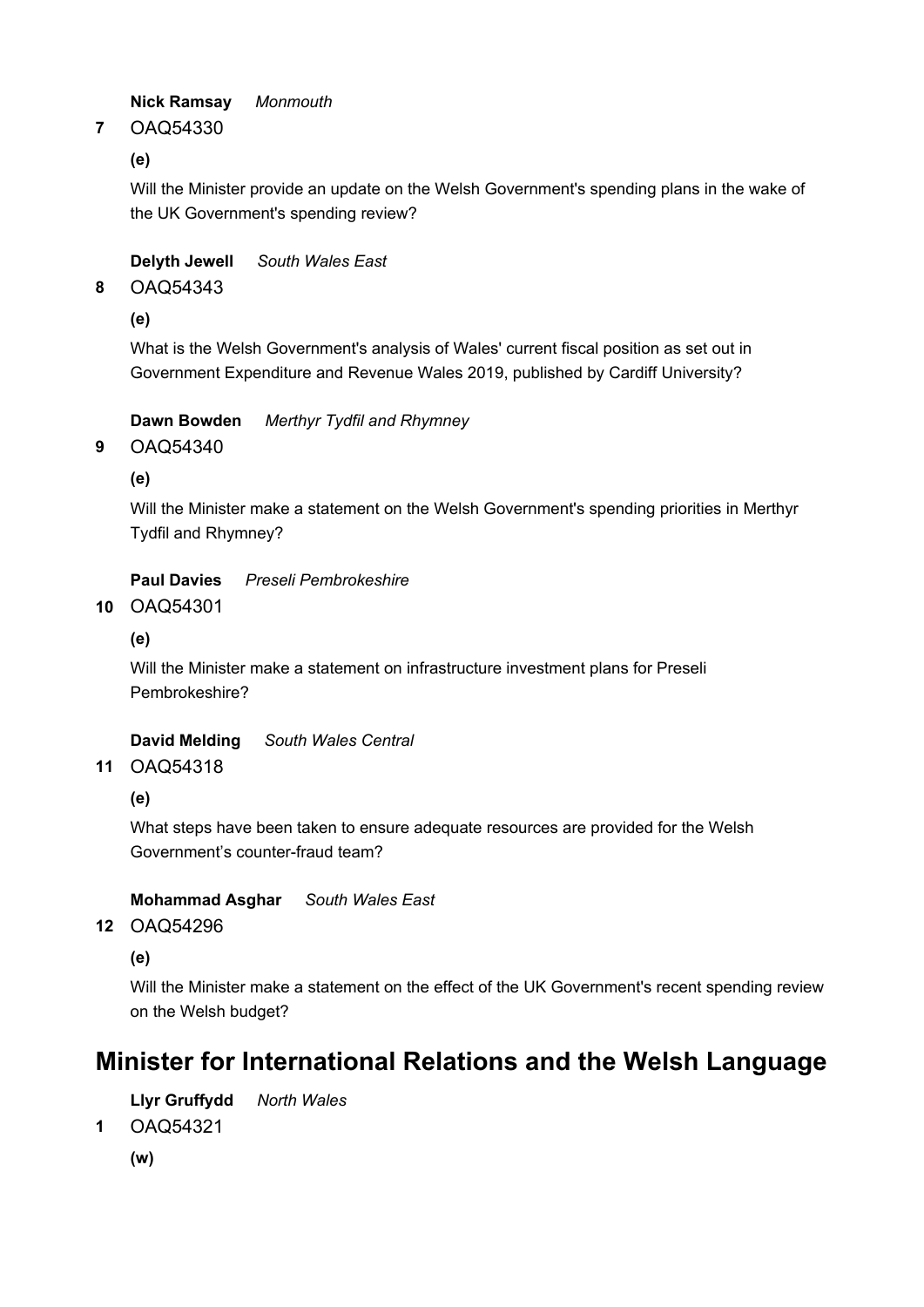What importance does the Welsh Government place on young people aged 16-18 in considering its target of reaching one million Welsh speakers by 2050?

Joyce Watson Mid and West Wales

OAQ54335 2

(e)

What actions are the Welsh Government taking to promote community sport and recreation?

Michelle Brown North Wales

#### OAQ54342 3

(e)

Will the Minister confirm whether adding the ability to speak Welsh as a desirable skill on job specifications for vacancies in the Welsh Government has increased the number of Welsh speakers within the organisation?

## David Rees Aberavon

#### OAQ54304 4

(w)

What is the Welsh Government doing to achieve its goal of one million Welsh Speakers by 2050?

Andrew R.T. Davies South Wales Central

#### OAQ54332 5

(e)

What key objectives has the Minister set for the Welsh Government's promotional activities during the upcoming Rugby World Cup in Japan?

Rhun ap Iorwerth Ynys Môn

#### OAQ54328 6

(w)

What discussions has the Minister had regarding the availability of tests and revision material for the driving theory test in Welsh?

### Rhianon Passmore Islwyn

OAQ54338 7

(e)

Will the Minister provide an update on how the Welsh Government's physical activity and active recreation policies are benefiting communities in Islwyn?

### Jenny Rathbone Cardiff Central

OAQ54337 8

(e)